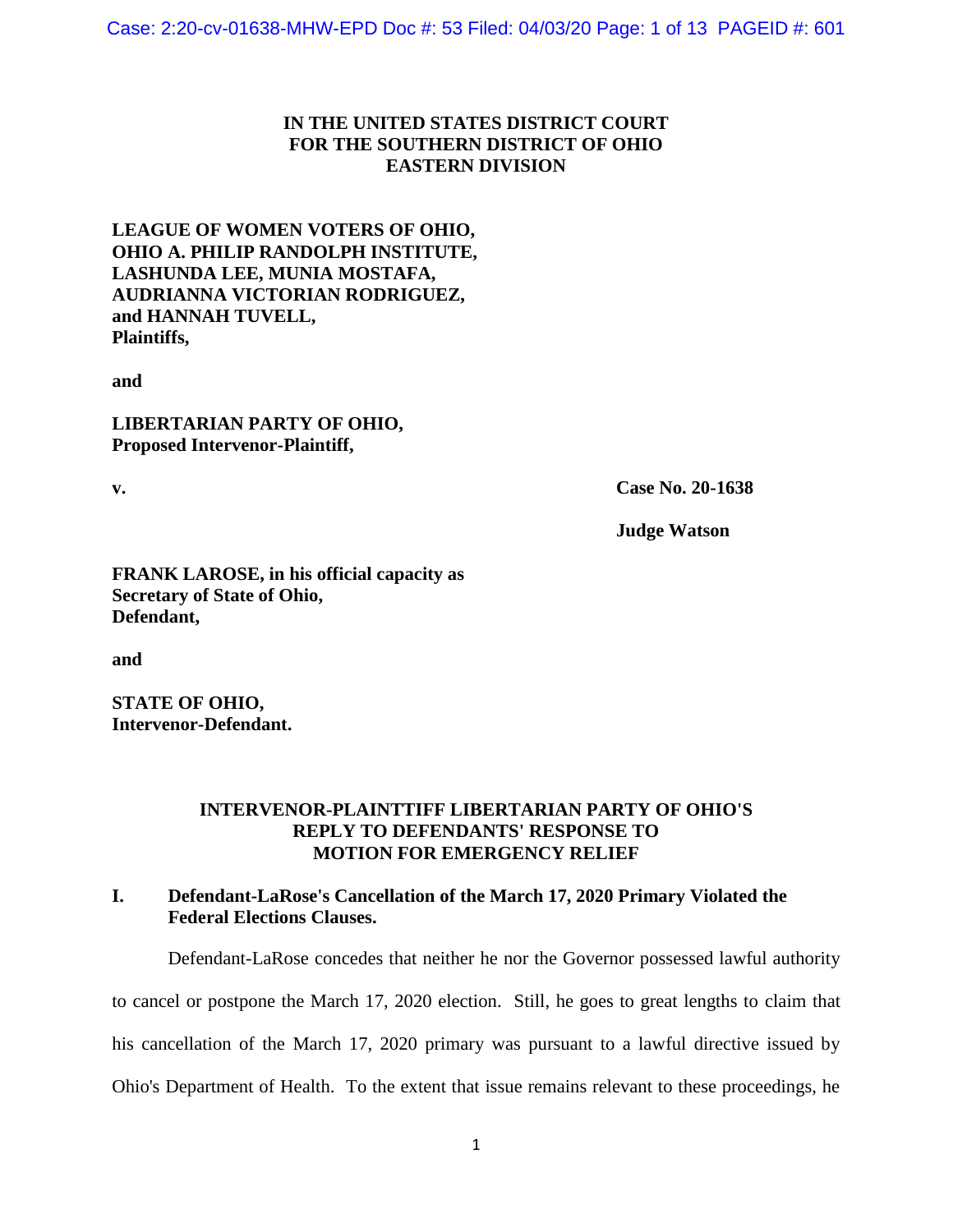is wrong. Neither he, the Governor, nor the Department of Health, had lawful authority to cancel or postpone the March 17, 2020.

Section 4 of Article I of the United States Constitution states that "[t]he Times, Places and Manner of holding Elections for Senators and Representatives, shall be prescribed in each State by the Legislature thereof ...." U.S. Const., art. I, § 4 cl. 1 (emphasis added). Section 1 of Article II, meanwhile, provides that "[e]ach State shall appoint, in such Manner as the Legislature thereof may direct, a Number of Electors" to vote for President. U.S. Const., art. II, § 1, cl. 2 (emphasis added). Together, these federal Elections Clauses dictate that Ohio's Legislature must prescribe the time and manner of electing federal Representatives and Senators, as well as the President of the United States. Ohio's Legislature fixes the deadlines; Ohio's Legislature prescribes the manner of voting. Neither Respondent, the Governor,  $1$  nor Ohio's Department of Health, has any say in this regard unless the Legislature expressly says so.

This Court analyzed these provisions in 2008 in response to the Ohio Secretary of State's promulgation of deadlines and rules for ballot access during Ohio's 2008 presidential election. *See Libertarian Party of Ohio v. Brunner*, 567 F. Supp. 2d 1006 (S.D. Ohio 2008). There, Secretary Brunner, by executive Directive, attempted to fix a deadline for political parties seeking to qualify for Ohio's primary and general election ballots. She also included a provision setting the number of signatures needed for political parties to qualify. Both were issued because Ohio's legislatively prescribed deadline and number of signatures had been ruled unconstitutional

 $\overline{\phantom{a}}$ 

 $1$  Of course, the Governor plays an antecedent role through his veto authority when the legislation is passed. This role does not offend either of the Elections Clauses. In *Smiley v. Holm*, 285 U.S. 355 (1932), the Supreme Court ruled that Art. I, § 4's reference to "Legislature" assumes the basic legislative processes spelled out by a state's fundamental charter. Hence, bicameralism in Ohio is required for the "Legislature" to act, and Ohio's gubernatorial veto can be constitutionally applied to the Legislature's proposed time and manner of conducting federal elections.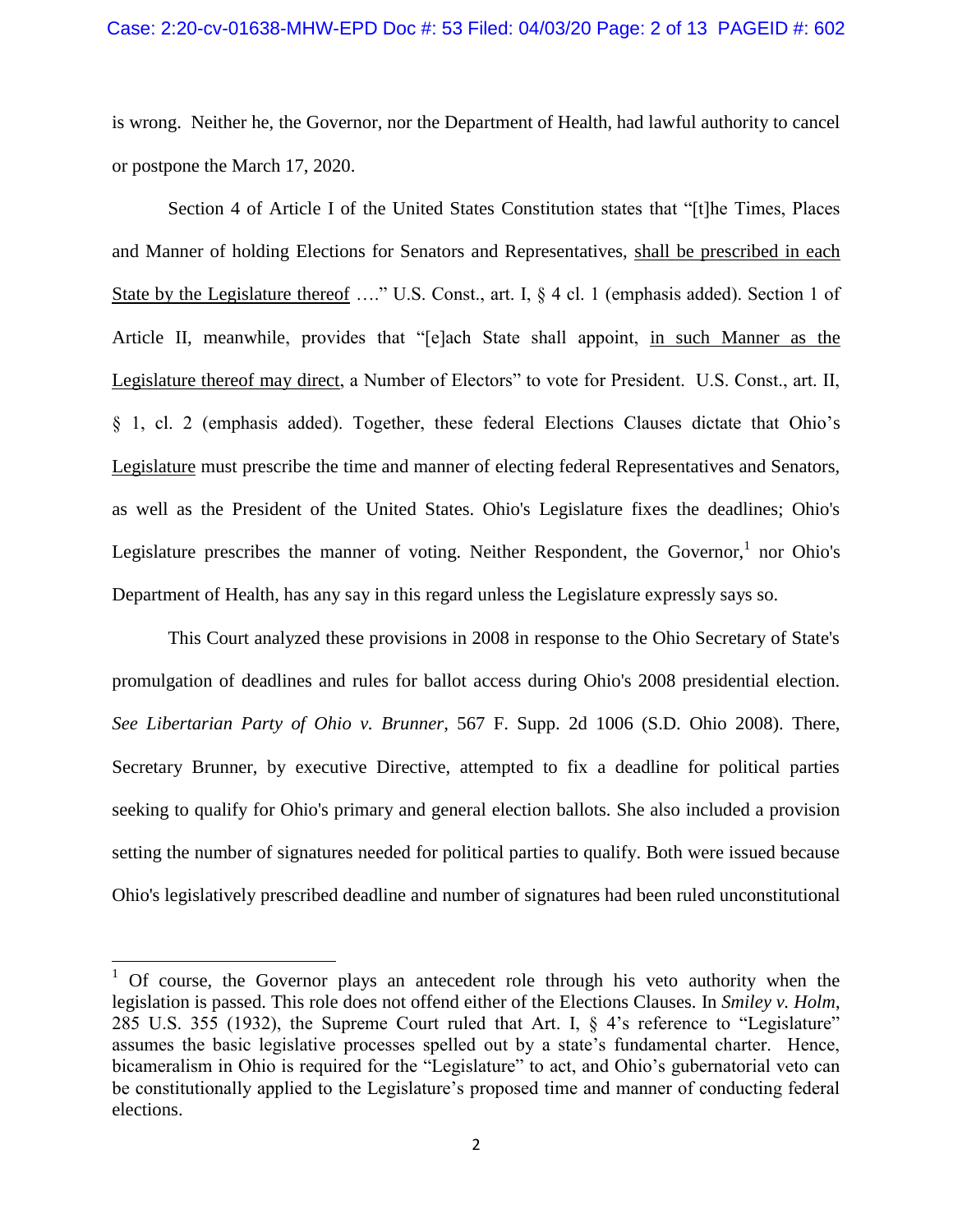under the First Amendment in *Libertarian Party of Ohio v. Blackwell*, 462 F.3d 579 (6th Cir. 2006).

In *Brunner*, 567 F. Supp. 2d 1006, the Court concluded that Ohio's Secretary of State did not possess statutory under Ohio law, nor constitutional authority under the federal Elections Clauses, to regulate federal elections and ballots. Regulating federal elections transcended the Ohio Secretary of State's authority under the federal Election Clauses because delegated power to the "Legislature," and not the executive: "Plaintiffs correctly contend that only the legislative branch has the authority, under Articles I and II of the United States Constitution, to prescribe the manner of electing candidates for federal office." *Id.* at 1011.

The Court in *Brunner*, 567 F. Supp. 2d at 1011, observed that "[e]ven if the Ohio General Assembly could delegate its authority to a member of the executive branch, an issue that is not before the Court, there is no evidence that the state legislature has specifically delegated its authority to Defendant to direct the manner in which the state of Ohio votes for Senators and Representatives or selects electors to vote for President." (Emphasis added). The Court further stated that "[a]bsent an express delegation of legislative authority, this Court cannot assume that the Ohio General Assembly intended to vest the Secretary of State with the legislative authority conferred in Article I, Section 4 and Article II, Section 1." *Id*.

In terms of legislative delegation to the Secretary, the Court in *Brunner*, 567 F. Supp. 2d at 1011, recognized that the Secretary had been delegated some authority to act; the Secretary could and can "[i]ssue instructions by directives and advisories … to election boards as to the proper methods of conducting elections," and to "[p]repare rules and instructions for the conduct of elections …." This did not, however, support "filling a void in Ohio's election law …." *Id.*  However, it concluded that a "general, statutory authority to direct the conduct of electors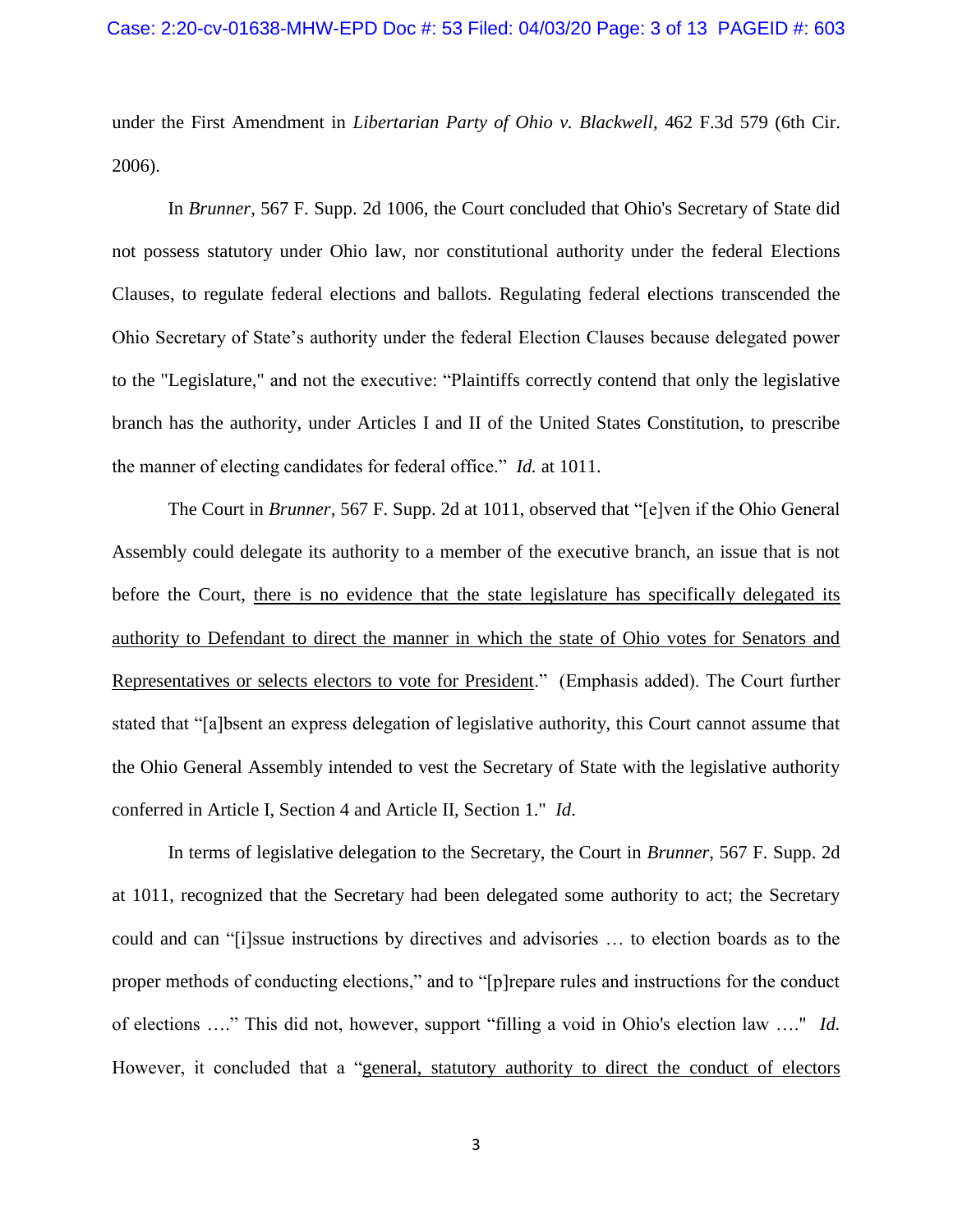cannot, as to Articles I and II of the Constitution, serve as a substitute for state legislative action regarding the election of federal officials." *Id*. at 1012-13 (emphasis added).

Judge Sargus's conclusion that Ohio's General Assembly had not specifically delegated its Article I and II powers to the Secretary of State was undoubtedly correct. Longstanding practice and authority in Ohio establishes that the Secretary has no power to "amplify" the state's election laws. In a 1930 response to a question posed by Ohio's Secretary of State, Attorney General Gilbert Bettman stated that while the "Legislature has manifestly left to the discretion of the Secretary of State as chief election officer the determination of certain details which it cannot foresee and determine in the administration of the election laws," this power can only be exercised "so long as the laws were not thereby amplified …." 1930 Ohio A.G. Op. 1423, at 122- 23 (emphasis added).<sup>2</sup> Ohio law thus provides two conjunctive conditions for the Secretary to act in the context of elections: (1) he or she must be filling in administrative details the Legislature had not foreseen, and (2) he or she cannot be expanding or amplifying existing laws.

Defendant-LaRose now concedes that he was given no such express delegation. He admits that he could not unilaterally cancel or postpone the election. Still, he asserts that the Department of Health could. Because he did what the Department of Health ordered, his actions were somehow made lawful.

He is wrong. The Department of Health is constrained by Articles I and II in the exact same way as is Defendant-LaRose. So is the Governor. None of them can forcibly or unilaterally wrest from the State Legislature the authority delegated to it by Articles I and II of the United States Constitution. No precedent supports such an autocratic stripping of electoral responsibility and right. This fact is driven home by the Supreme Court's decision in *Arizona State Legislature* 

 $\overline{\phantom{a}}$ 

<sup>2</sup> [https://www.ohioattorneygeneral.gov/getattachment/85a53730-c62e-4de9-a742-](https://www.ohioattorneygeneral.gov/getattachment/85a53730-c62e-4de9-a742-1b1e1a68c2d8/1930-1423.aspx) [1b1e1a68c2d8/1930-1423.aspx.](https://www.ohioattorneygeneral.gov/getattachment/85a53730-c62e-4de9-a742-1b1e1a68c2d8/1930-1423.aspx)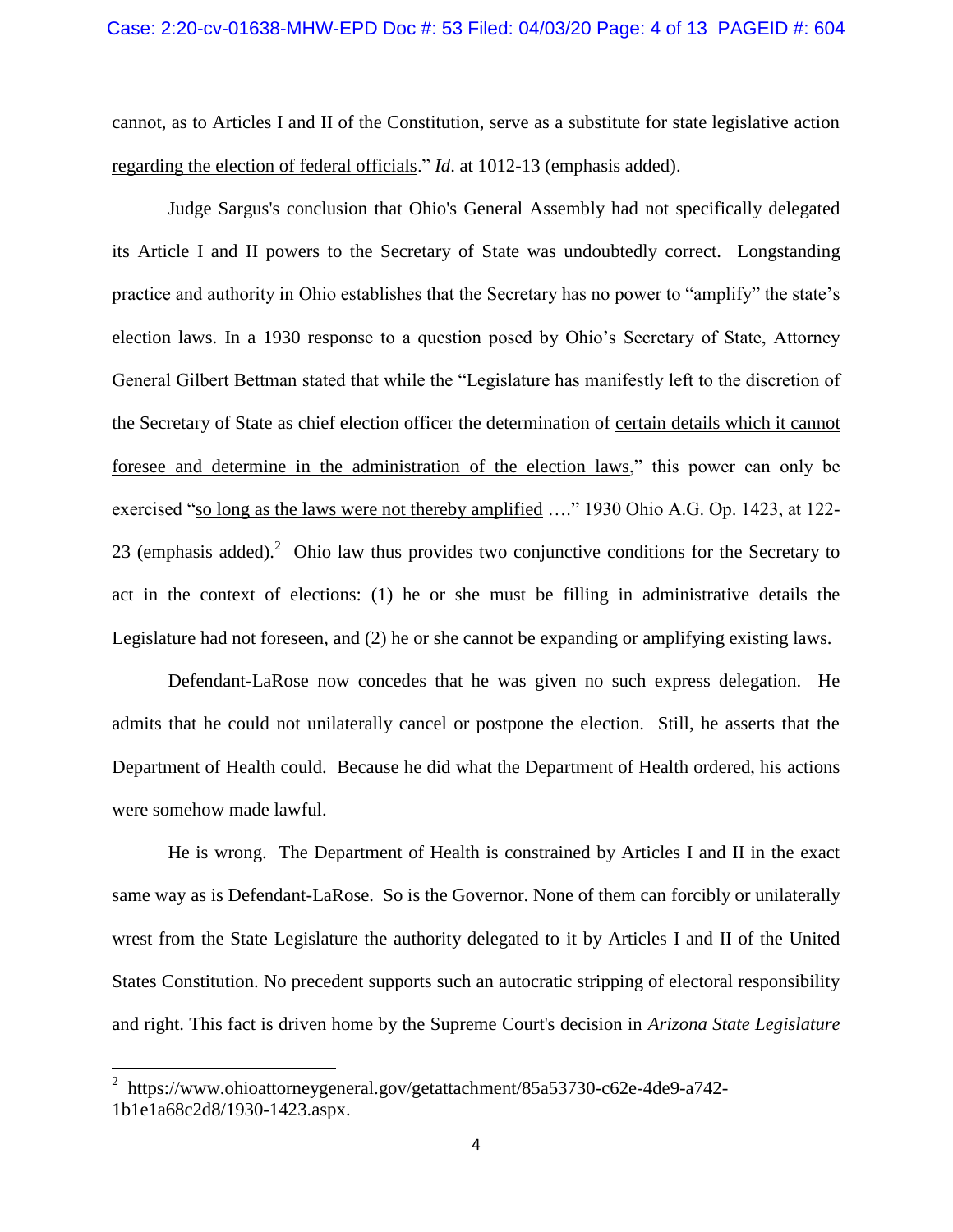*v. Arizona Department Redistricting Commission*, 135 S. Ct. 2652 (2015), where a five-to-four majority on the Supreme Court barely sustained even the people's right by popular initiative to take from the State Legislature the authority to "legislate" under Article II of the United States Constitution. It was a foregone conclusion to all the Justices in that case that an executive officer, as opposed to the people, could not unilaterally do the same.

As explained by the Court in *Arizona State Legislature*, 135 S. Ct. at 2672, "[t]he [Elections] Clause was [] intended to act as a safeguard against manipulation of electoral rules by politicians and factions in the States to entrench themselves or place their interests over those of the electorate." Quite contrary to the problem of having a single politician or faction seize the reins of electoral rulemaking, "[t]he Elections Clause … is not reasonably read to disarm States from adopting modes of legislation that place the lead rein in the people's hands." *Id*. "The Framers may not have imagined the modern initiative process in which the people of a State exercise legislative power coextensive with the authority of an institutional legislature. But the invention of the initiative was in full harmony with the Constitution's conception of the people as the font of governmental power." *Id*. at 2674 (emphasis added). The same cannot be said for state autocrats and bureaucrats.

#### **II. The Department of Health Was Precluded by the Elections Clauses and Ohio Law From Cancelling the March 17, 2020 Election.**

Just as Defendant-LaRose is limited by Articles I and II, so is the Department of Health. It has no power under Articles I and II to cancel or postpone federal elections. Even assuming that a State Legislature could delegate such authority to health officials -- no State has done so - no such delegation has occurred here.

Defendant-LaRose cites the Department's authority under O.R.C. § 3701.13 to "to make special orders … for preventing the spread of contagious or infectious diseases …." The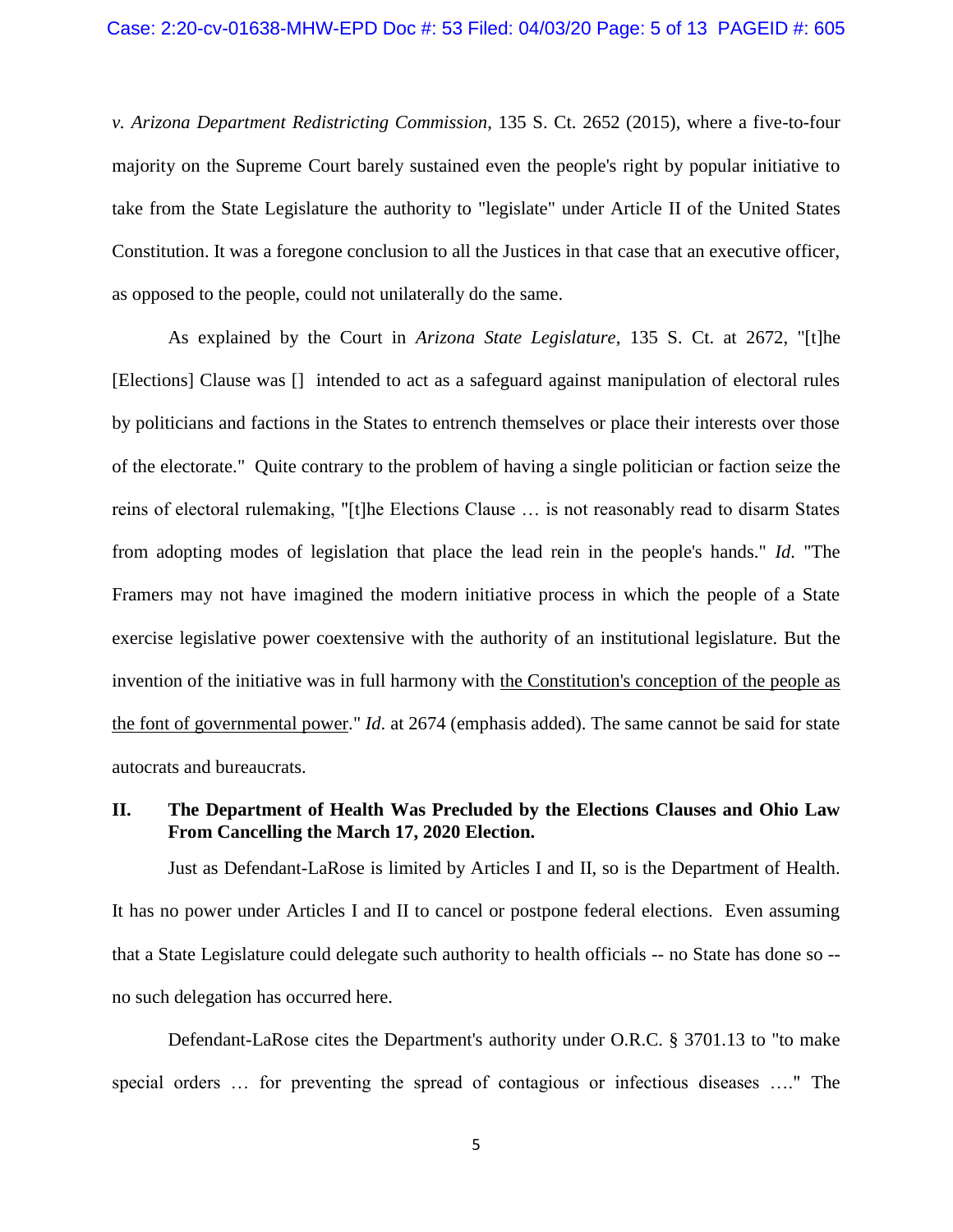Department, for its part, singularly relied on this same statute. *See* Director of Department of Health Order, March 16, 2020.<sup>3</sup> That statute, however, says absolutely nothing about voting and elections -- let alone voting in federal elections.

Section 3701.13 states:

The department may make special or standing orders or rules for preventing the use of fluoroscopes for nonmedical purposes that emit doses of radiation likely to be harmful to any person, for preventing the spread of contagious or infectious diseases, for governing the receipt and conveyance of remains of deceased persons, and for such other sanitary matters as are best controlled by a general rule.

Contrary to Defendant-LaRose's claim, this is not a blank check. It does not override all of Ohio law.

The Ohio Supreme Court made this clear in *D.A.B.E., Inc. v. Toledo-Lucas County Board of Health*, 96 Ohio St.3d 250, 773 N.E.2d 536 (2002). There, the Court held that notwithstanding a general grant of power to protect "public health," local health officials in Ohio have limited powers that do not include the authority to prohibit smoking in public places. General health powers are no substitute for specific grants, and cannot override specific limitations.

The local health officials in that case claimed that O.R.C. § 3709.21's grant of power to pass rules "for the public health" supported their action.<sup>4</sup> The Ohio Supreme Court disagreed:

 3 [https://governor.ohio.gov/wps/wcm/connect/gov/81d164da-757d-4818-b898-](https://governor.ohio.gov/wps/wcm/connect/gov/81d164da-757d-4818-b898-122325ccf509/Director%27s+Order+Closure+of+the+Polling+Locations.pdf?MOD=AJPERES&CONVERT_TO=url&CACHEID=ROOTWORKSPACE.Z18_M1HGGIK0N0JO00QO9DDDDM3000-81d164da-757d-4818-b898-122325ccf509-n3EOF8I) [122325ccf509/Director%27s+Order+Closure+of+the+Polling+Locations.pdf?MOD=AJPERES](https://governor.ohio.gov/wps/wcm/connect/gov/81d164da-757d-4818-b898-122325ccf509/Director%27s+Order+Closure+of+the+Polling+Locations.pdf?MOD=AJPERES&CONVERT_TO=url&CACHEID=ROOTWORKSPACE.Z18_M1HGGIK0N0JO00QO9DDDDM3000-81d164da-757d-4818-b898-122325ccf509-n3EOF8I)

[<sup>&</sup>amp;CONVERT\\_TO=url&CACHEID=ROOTWORKSPACE.Z18\\_M1HGGIK0N0JO00QO9DDD](https://governor.ohio.gov/wps/wcm/connect/gov/81d164da-757d-4818-b898-122325ccf509/Director%27s+Order+Closure+of+the+Polling+Locations.pdf?MOD=AJPERES&CONVERT_TO=url&CACHEID=ROOTWORKSPACE.Z18_M1HGGIK0N0JO00QO9DDDDM3000-81d164da-757d-4818-b898-122325ccf509-n3EOF8I) [DM3000-81d164da-757d-4818-b898-122325ccf509-n3EOF8I.](https://governor.ohio.gov/wps/wcm/connect/gov/81d164da-757d-4818-b898-122325ccf509/Director%27s+Order+Closure+of+the+Polling+Locations.pdf?MOD=AJPERES&CONVERT_TO=url&CACHEID=ROOTWORKSPACE.Z18_M1HGGIK0N0JO00QO9DDDDM3000-81d164da-757d-4818-b898-122325ccf509-n3EOF8I)

<sup>&</sup>lt;sup>4</sup> The statute at issue, R.C. § 3709.21, broadly stated that "[t]he board of health of a general health district may make such orders and regulations as are necessary for its own government, for the public health, the prevention or restriction of disease, and the prevention, abatement, or suppression of nuisances." It further stated that "[i]n cases of emergency caused by epidemics of contagious or infectious diseases, or conditions or events endangering the public health, the board may declare such orders and regulations to be emergency measures …." *Id*.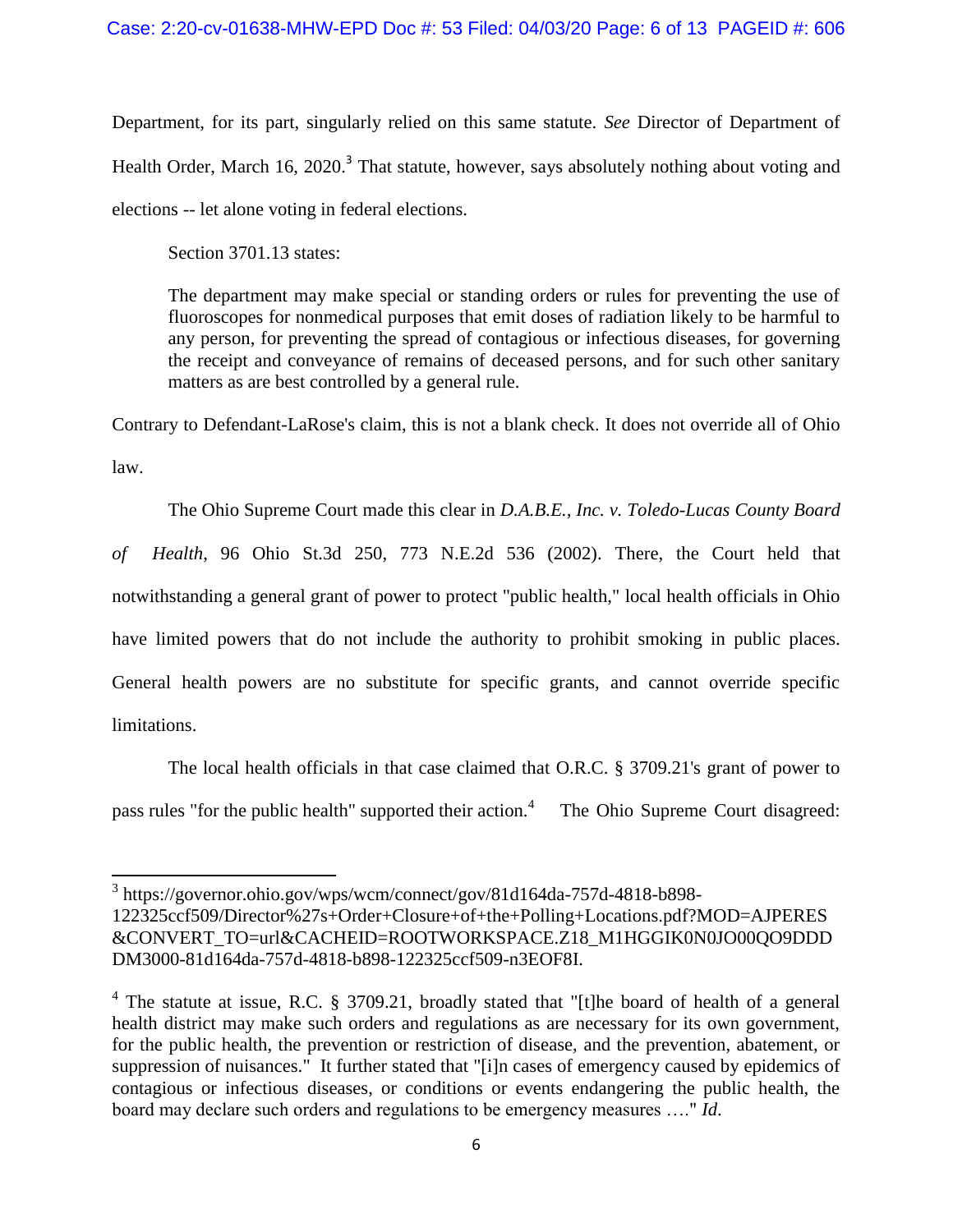"At first glance, the language of R.C. [3709.21](https://1.next.westlaw.com/Link/Document/FullText?findType=L&pubNum=1000279&cite=OHSTS3709.21&originatingDoc=I373baf34d39011d99439b076ef9ec4de&refType=LQ&originationContext=document&transitionType=DocumentItem&contextData=(sc.Search)) seems to grant petitioners the necessary authority to enact the regulation at issue." *Id*. at 255, 773 N.E.2d at 542. Read in context, however, it became clear that local health officials did not have "unlimited authority to adopt regulations addressing all public-health concerns." *Id*. "Throughout R.C. Chapter 3709, and elsewhere, the General Assembly has explicitly and in great detail identified specific areas where local boards of health have substantive regulatory power to address public-health issues." *Id*. These many specific qualifications and conditions proved that R.C. § 3709.21 was not a general delegation of authority to regulate for the "public health." "At a minimum, enactment of the provisions cited above indicates that the General Assembly did not intend through R.C. [3709.21](https://1.next.westlaw.com/Link/Document/FullText?findType=L&pubNum=1000279&cite=OHSTS3709.21&originatingDoc=I373baf34d39011d99439b076ef9ec4de&refType=LQ&originationContext=document&transitionType=DocumentItem&contextData=(sc.Search)) to vest local boards of health with plenary authority to adopt any regulations that they deem necessary for the public health." *Id*. at 256, 773 N.E.2d at 543.

The same is true of O.R.C. § 3701.13's delegation of authority to the Department of Health. Contrary to Defendant-LaRose's claim, this grant is not even a blank check to regulate the public health. It is a far cry from being a grant of power to cancel elections and close polls.

Nor does the Department's power to "quarantine" and "isolate" under O.R.C. § 3701.13 support cancelling elections. In *Ex parte Company*, 106 Ohio St. 50, 57 (1922), where it sustained a quarantine measure applied to persons reasonably suspected of having several kinds of venereal disease, the Court explained the nature of the quarantine power:

Quarantine in the sense herein used means detention to the point of preserving the infected person from contact with others. The power to so quarantine in proper case and reasonable way is not open to question. It is exercised by the state and the subdivisions of the state daily. The protection of the health and lives of the public is paramount, and those who by conduct and association contract such disease as makes them a menace to the health and morals of the community must submit to such regulation as will protect the public.

*Id*. at 57 (emphasis added). *See also Ex parte Kilbane*, 67 N.E.2d 22 (Ohio 1945) (same).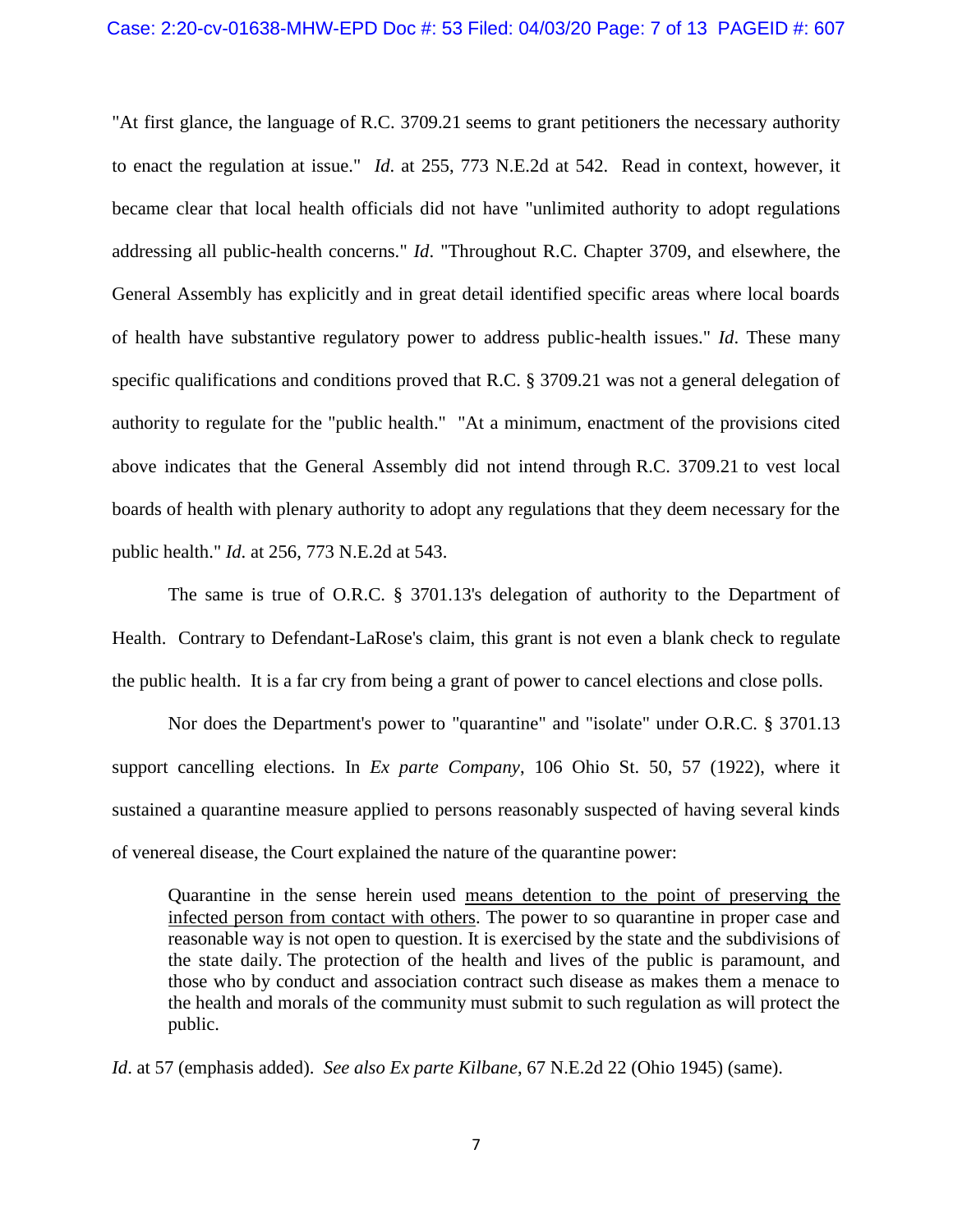It has long been understood that health officials' quarantine and isolation authority allows them to detain infected people and isolate infected places in order to protect both from coming into "contact with others." It has never been understood to authorize the detention of uninfected individuals and prevent them from visiting or occupying uninfected places. As stated by one authority, quarantine and isolation are designed to allow "local health authorities [] to prevent the spread of communicable and epidemic diseases, … [by] persons afflicted with or exposed to those diseases …." 53 OHIO JUR. 3D, HEALTH AND SANITATION § 101 (2020). Toward this end, "[a]n isolated or quarantined person may not leave the premises to which he or she has been restricted without the written permission of the board …. " *Id*.

Whether the Department should have broad quarantine authority is not the question here. The point is the Department's power has never been understood that way. It is beyond debate that the General Assembly never intended to delegate to the Department of Health sweeping powers to regulate, cancel, and postpone federal elections. Its action in this very case makes that clear. Indeed, the General Assembly makes this very point in O.R.C. § 3707.05 of the Revised Code, which states that health officials "shall not ... interfere with public officers not afflicted with or directly exposed to a contagious or infectious disease, in the discharge of their official duties, …." (Emphasis added). The General Assembly fully envisioned that health officials might attempt to interfere with government and made plain that they could not.

#### \* \* \*

The Constitution guarantees "a Republican Form of Government." U.S. Const., art. IV, § 4. Further, as Chief Justice Marshall said so poignantly in *McCulloch v. Maryland*, 17 U.S. 316, 415 (1819), this Constitution was "intended to endure for ages to come, and consequently, to be adapted to the various crises of human affairs." (Emphasis original). It was not meant to be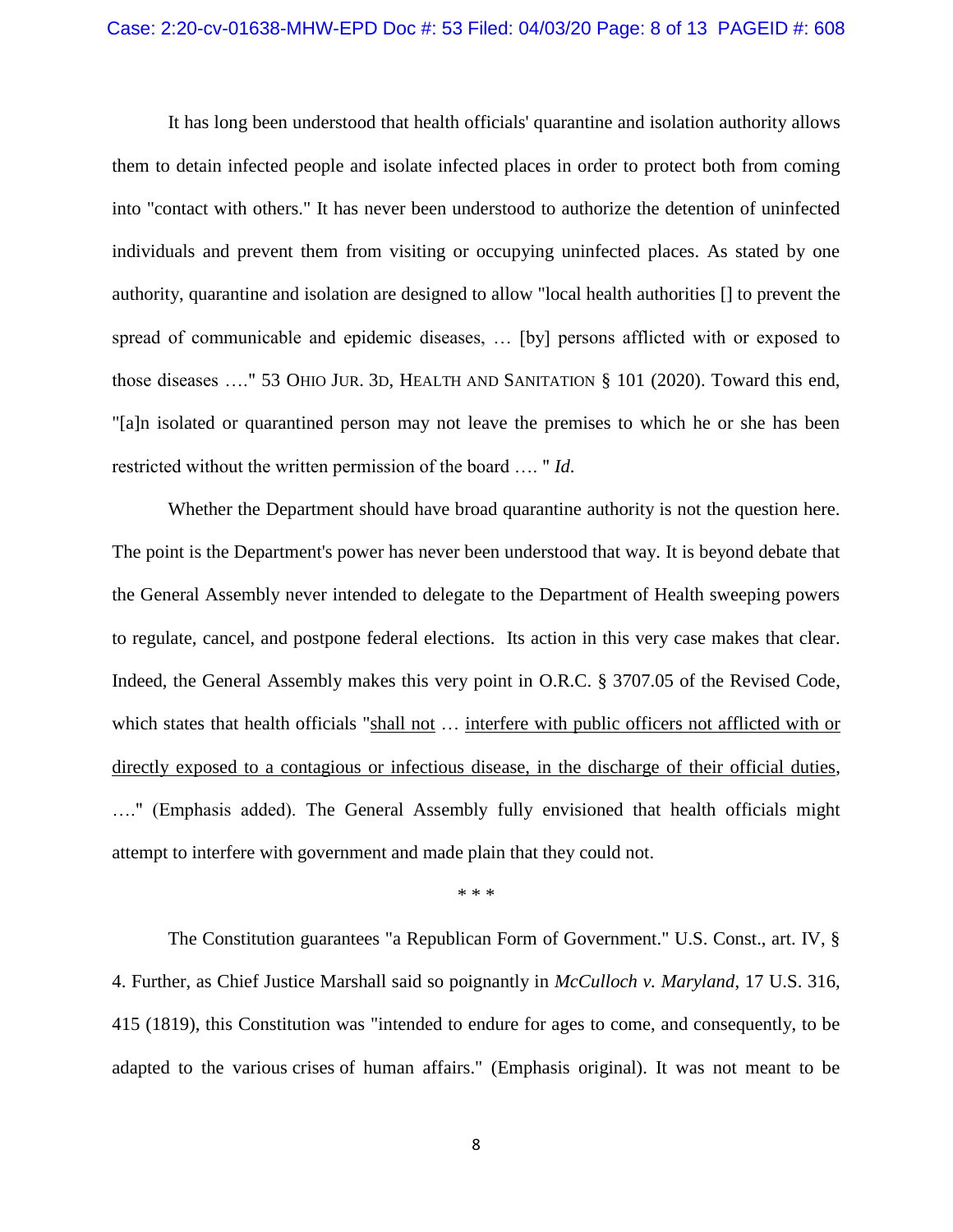jettisoned, as Defendant-LaRose seems to argue, during emergencies. Justice Robert Jackson made this same point in his renowned concurring opinion in *[Youngstown](https://1.next.westlaw.com/Link/Document/FullText?findType=Y&serNum=1952120254&pubNum=0000708&originatingDoc=I72f1dbd39c9a11d991d0cc6b54f12d4d&refType=RP&originationContext=document&transitionType=DocumentItem&contextData=(sc.Search)) Sheet & Tube Co. v. [Sawyer,](https://1.next.westlaw.com/Link/Document/FullText?findType=Y&serNum=1952120254&pubNum=0000708&originatingDoc=I72f1dbd39c9a11d991d0cc6b54f12d4d&refType=RP&originationContext=document&transitionType=DocumentItem&contextData=(sc.Search))* 343 U.S. 579, 650 (1952) (Jackson, concurring), where he observed that the Constitution's only "express provision for exercise of extraordinary authority because of a crisis," is found in the Suspension Clause of Article I, § 9, cl. 2 (which allows Congress to suspend the Writ of Habeas Corpus). Nothing in the Constitution allows local health officials to cancel federal elections.

## **III. No Precedent Supports Postponing and/or Extending a Federal Election While Maintaining a Pre-existing Registration Deadline.**

Defendant-LaRose cites no authority nor historical precedent for his and Ohio's refusing to extend the voter registration deadline in lockstep with the election date. He cites only New York City's odd-year local election as an example. That election, however, was purely local and had nothing to do with federal office. It is irrelevant here.

The fact is that no court has ever authorized what Ohio and Defendant-LaRose propose to do, even under catastrophic conditions that have completely destroyed local infrastructure. Louisiana has a world of experience with this sort of thing, having experienced Hurricanes Katrina and Gustav, and in both instances having been forced to delay the State's September elections. Louisiana's Governor in September 2008 following Gustav, and acting under an explicit delegation of emergency power, *see* La. Rev. Stat. § 18:401.1.A., postponed Louisiana's presidential primary. *See* Louisiana Ex. Order BJ 08-89. <sup>5</sup> Most recently, the Governor of Louisiana postponed its 2020 primaries under this same authority. *See Louisiana Governor* 

 5 [https://www.doa.la.gov/osr/other/bj08-89.htm.](https://www.doa.la.gov/osr/other/bj08-89.htm)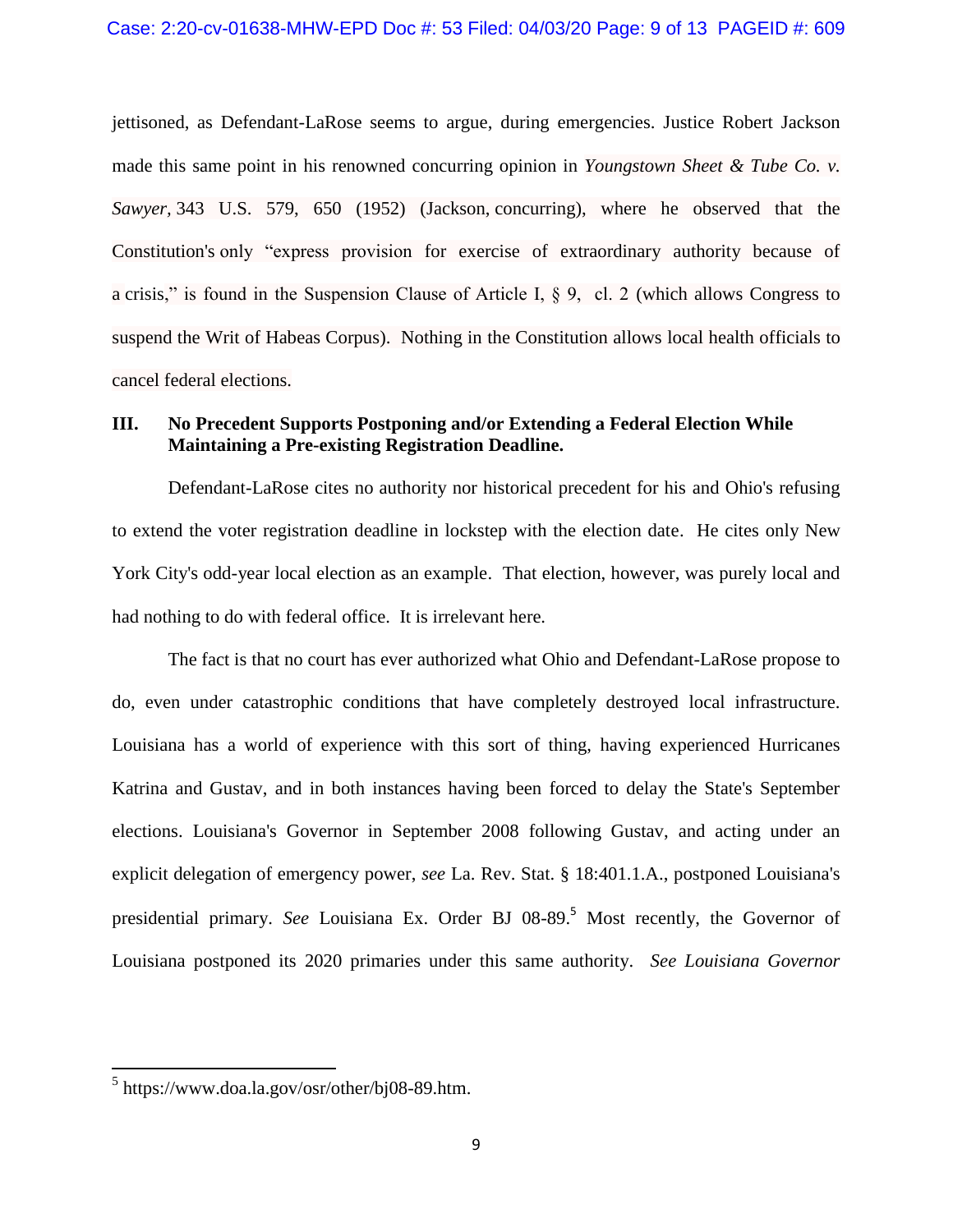*Moves Primary Because of Coronavirus*, N.Y. TIMES, March 13, 2020. 6 In both instances, voter registration deadlines were automatically extended (consistent with Louisiana law) in lockstep with the new election dates. There was no special law -- like that here -- stating that registration was frozen on the earlier-prescribed dates.

The Court in *Florida Democratic Party v. Scott*, 215 F. Supp.3d 1250, 1257 (N.D. Fla. 2016), made much of these facts in ruling that Florida's excuse for not doing the same was "incomprehensible." It stated: Many other states, for example, either extended their voting registration deadlines in the wake of Hurricane Matthew or already allow voter registration on Election Day. There is no reason Florida could not do the same." *Id*. It elaborated: "Other states ravished by Hurricane Matthew extended their registration deadline to protect voters. In fact, fifteen other states, including, for example, Iowa, even allow registration on Election Day. It is incomprehensible that Florida could not follow suit." *Id*. at 1258 (emphasis added).

## **IV. Imposing Costs on Voters Violates the Fourteenth and Twenty Fourth Amendments.**

Defendant-LaRose fails to explain why it can constitutionally impose costs on voters in this particular election when in other elections it cannot. In scheduled elections across Ohio, for example, voters have the right to vote free of charge. This is accomplished through in-person voting. While voters can be expected to purchase stamps for their absentee ballots, they always have the option of voting in person (no excuse needed) for free. This choice avoids violations of the Fourteenth and Twenty Fourth Amendments. In contrast, in Ohio's newly scheduled election, voters must cast absentee ballots, must pay to acquire the ballots, and must pay to insure that

 $\overline{\phantom{a}}$ 

<sup>6</sup> [https://www.nytimes.com/aponline/2020/03/13/us/ap-us-virus-outbreak-louisiana-1st-ld](https://www.nytimes.com/aponline/2020/03/13/us/ap-us-virus-outbreak-louisiana-1st-ld-writethru.html)[writethru.html.](https://www.nytimes.com/aponline/2020/03/13/us/ap-us-virus-outbreak-louisiana-1st-ld-writethru.html)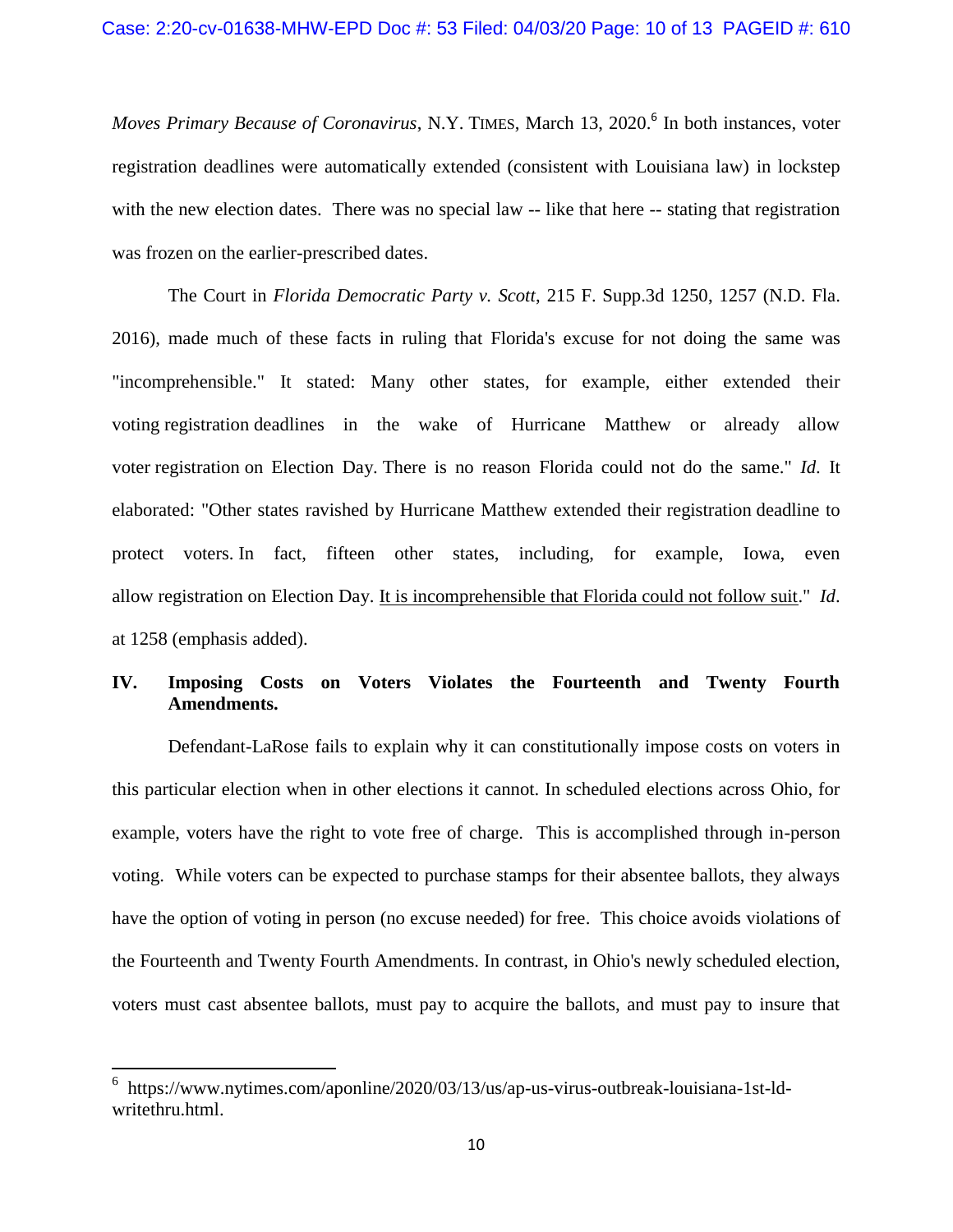their ballots are cast. They have no option to vote in person -- for free -- without excuse. This combination means they must pay, and it is this combination that constitutes a quintessential poll tax.

The Twenty Fourth Amendment, ratified in 1964, bars the use of poll taxes by the States (or the Congress) in federal elections. In *Harman v. Forsesenius*, 380 U.S. 528, 541 (1965), the Supreme Court interpreted this Amendment to reach beyond technical and literal taxes; according to the Court, the Twenty Fourth Amendment "'hits onerous procedural requirements which effectively handicap exercise of the franchise …." "Significantly," the Court stated, "the Twenty-fourth Amendment does not merely insure that the franchise shall not be 'denied' by reason of failure to pay the poll tax; it expressly guarantees that the right to vote shall not be 'denied or abridged' for that reason." *Id*. at 540. "Thus," the Court concluded, "like the Fifteenth Amendment, the Twenty-fourth 'nullifies sophisticated as well as simple-minded modes' of impairing the right guaranteed." *Id*. at 540-41. In short, "the Twenty–Fourth Amendment exists to combat the 'disenfranchisement of the poor....'" *Johnson v. Bredesen*, 624 F.3d 742, 750 (6th Cir. 2010) (quoting *Harman*, 380 U.S. at 539) (emphasis added).

In *Harman*, the Court used this analysis to invalidate a Virginia law that imposed no tax at all on federal voters. Instead, it required that federal voters "either pay the customary poll taxes as required for state elections [which had not yet been invalidated by the Supreme Court's decision in *Harper v. Virginia State Board of Elections*, 383 U.S. 663 (1966)] or file a certificate of residence." *Harman*, 380 U.S. at 532. The Court ruled that "it need only be shown that [the law] imposes a material requirement solely upon those who refuse to surrender their constitutional right to vote in federal elections without paying a poll tax." *Id*. at 541. Applying this standard, the Court ruled that Virginia's certificate of residence requirement "constitutes an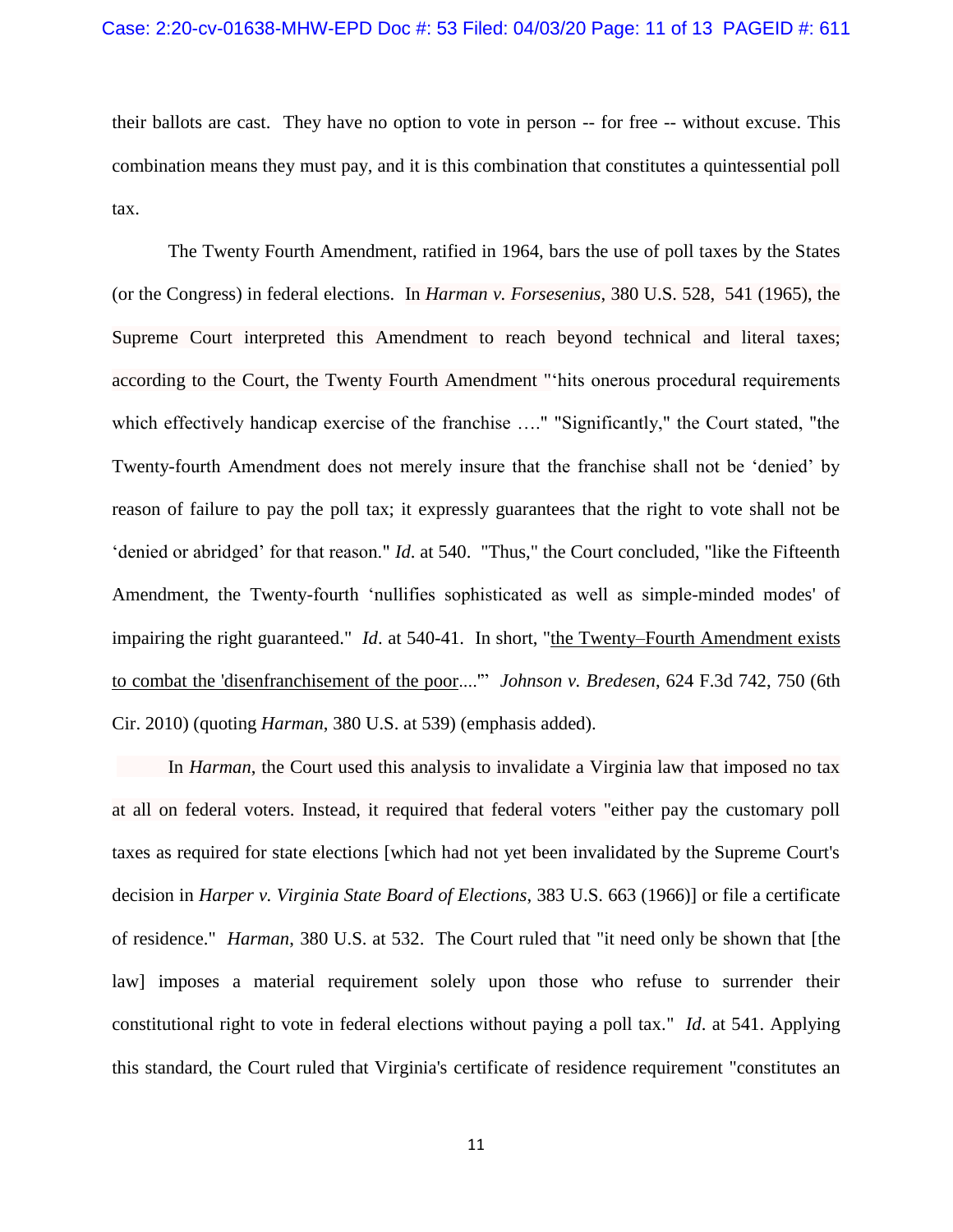abridgment of the right to vote in federal elections in contravention of the Twenty-fourth Amendment." *Id*.

It is irrelevant that some, or most voters, moreover, can readily satisfy whatever financial obstacles a State to chooses to impose. "The right to vote is personal and is not defeated by the fact that 99% of other people can secure the necessary credentials easily." *Frank v. Walker*, 819 F.3d 384, 386 (7th Cir. 2016) (holding that individual challenges to State photo ID law could proceed under theory that they constituted unconstitutional poll tax).

*"*In *Harper v. Virginia Bd. of [Elections,](https://1.next.westlaw.com/Link/Document/FullText?findType=Y&serNum=1966102361&pubNum=0000708&originatingDoc=I9a53a1fb151d11ddb595a478de34cd72&refType=RP&originationContext=document&transitionType=DocumentItem&contextData=(sc.Search))* 383 U.S. 663 (1966), the Court held that Virginia could not condition the right to vote in a state election on the payment of a poll tax of \$1.50," *Crawford v. Marion County Election Board*, 553 U.S. 181, 189 (2008), thus effectively extending as a matter of Fourteenth Amendment Equal Protection the reach of the Twenty Fourth Amendment to state and local elections. Consequently, whether federal, state or local elections are involved, a State may not constitutionally "impose[] a material requirement solely upon those who refuse to surrender their constitutional right to vote in federal elections without paying a poll tax." *Harman*, 380 U.S. at 541.

Here, Ohio does just that. According to Defendant-LaRose, "Voters who want to cast a ballot must [after receiving a post card] then either print out an absentee ballot request form themselves or call their county board and ask for one to be sent to them. Voters must then affix their own postage and send the request to their county board of elections." *LaRose Issues Statement on Legislation Finalizing Ohio's Primary Election*, March 25, 2020 (emphasis added). Voters must first supply their own ballot request forms, then must supply their own postage to send those forms to their county boards of elections. Only then will they receive a ballot and be able to vote.